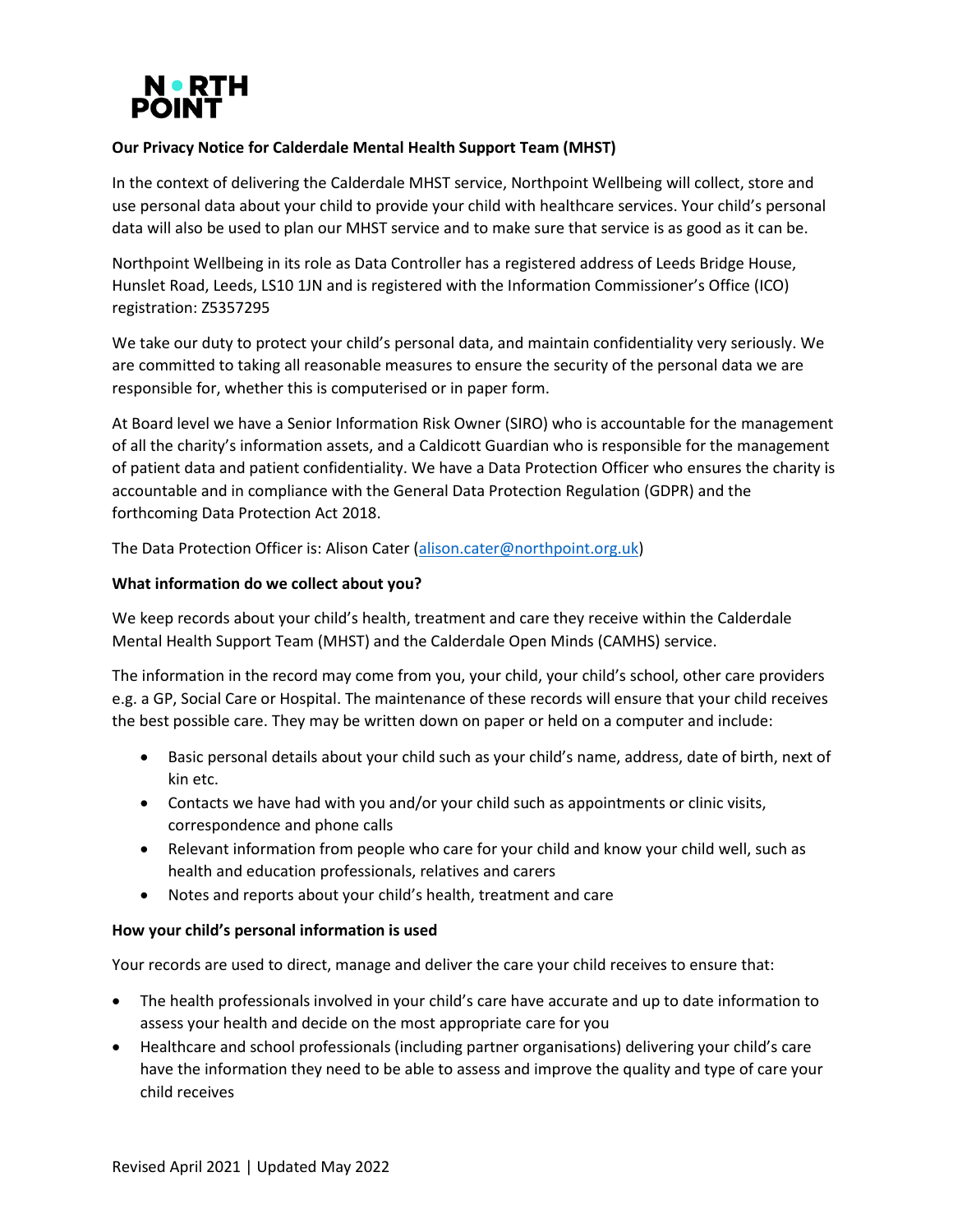

• Appropriate information is available if your child sees another health professional, or are referred to a specialist or another part of the NHS

Your child's data will also be used to help manage the NHS and protect the health of the public, through reviews, statistical analysis, and research.

Your child's anonymised data will also be used to ensure the charity receives payment for the care you receive, ensuring our services can meet patient needs in the future, or for statistics on NHS performance.

## **Lawful basis**

Our lawful basis for processing your child's information under Data Protection legislation is:

Public task: the processing is necessary to perform a task in the public interest, or our official functions, which have a clear basis in law (GDPR Article 6(1)e).

We process some information which is more sensitive. This is called Special category data. The legal basis for processing is (GDPR Article 9(2)h)which allows processing for the purposes of preventative or occupational medicine, the assessment of the working capacity of employees, medical diagnosis, the provision of health or social care or treatment or management of health or social care system.

## **Who do we share personal information with?**

We keep your information confidential as do those we share it with.

We will share information with the following main partner organisations:

- Organisations involved in delivering NHS Calderdale Open Minds (CAMHS) services
- NHS Trusts and hospitals involved in your child's care
- Clinical Commissioning Groups and other NHS bodies
- School support staff
- General Practitioners (GP's)

Your child may be receiving care from other people as well as the NHS, for example Social Care services. We may need to share some information about your child with them so we can all work together for your benefit if they have a genuine need for it or we have you or your child's permission (depending on whether your child is old enough to make decisions about information sharing). Therefore, we may also share your information, subject to strict agreement about how it will be used, with:

- Social care services
- Education services
- Local authorities
- Voluntary and private sector providers working with the NHS

We will not disclose your information to any other third parties unless:

- We have your permission
- We have to share it by law